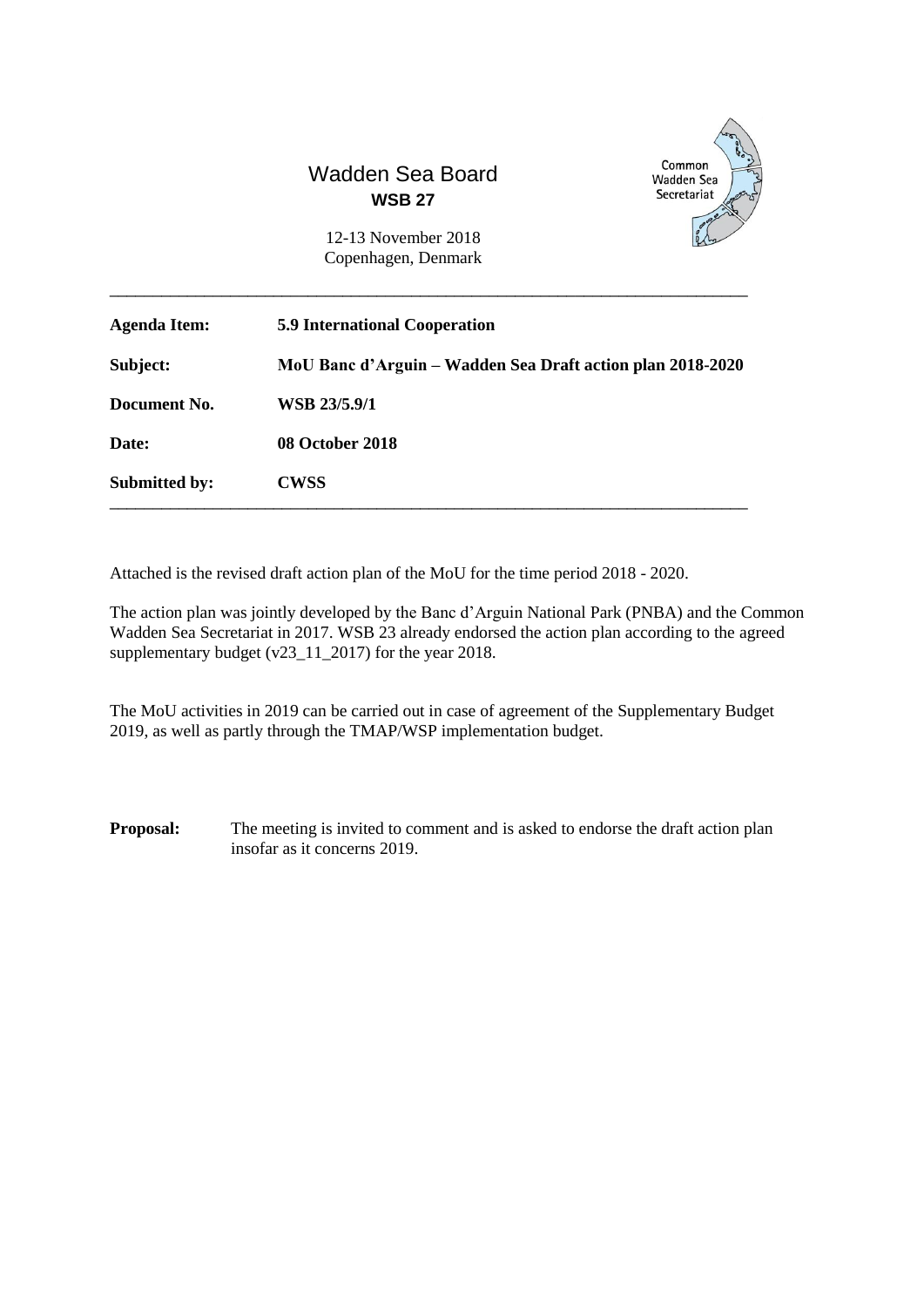**Memorandum of Understanding**

# **BANC D'ARGUIN NATIONAL PARK – WADDEN SEA**

# **DRAFT Action Plan 2018 - 2020**





Draft version 7 February 2018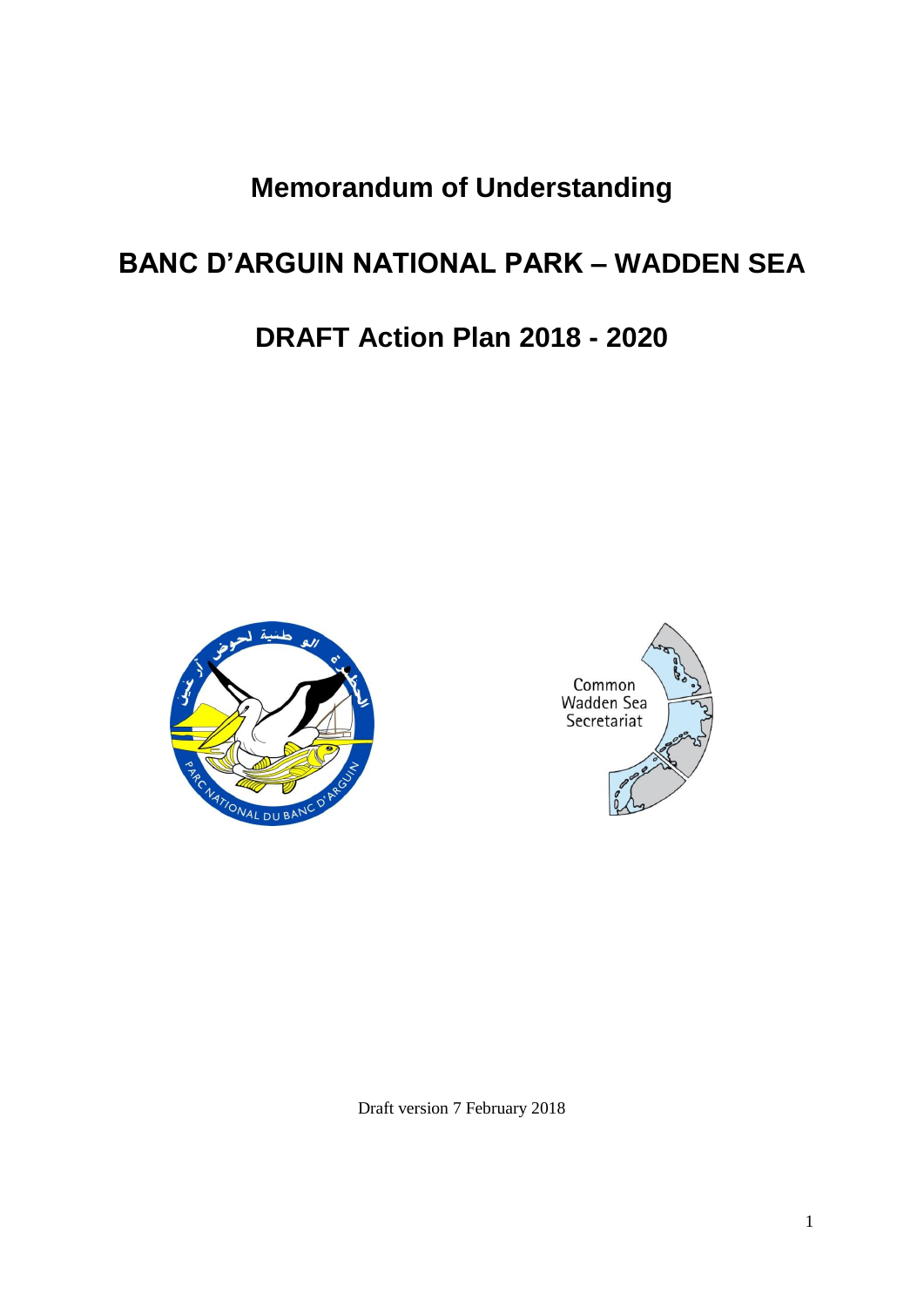At the Trilateral Governmental Wadden Sea Conference, Tønder 2014, the Parc National de Banc d'Arguin (PNBA) and Common Wadden Sea Secretariat (CWSS) signed a Memorandum of Understand (MoU) in support of strengthening their cooperation for the conservation of migratory birds along the East Atlantic Flyway. Within the framework of the MoU Banc d'Arguin National Park and Wadden Sea Secretariat proposed an action plan for 2018 - 2020, which includes the following activities and actions. For the proposed joint activities with Bijagós, Guinea Bissau, the Instituto da Biodiversidade e das Áreas Protegidas (IBAP) will be invited. All three sites agreed on twinning at the WSFI workshop at the AEWA MOP 2015.

## **Activity 1 (I.1.1 - I.1.3):**

Scientific Workshop in 2018 to deepen knowledge on Banc d'Arguin ecosystems

### **Actions**:

- Bring together national and international experts and researchers to deepen scientific knowledge on the resilience of PNBA ecosystems,
- identify the main lines of a scientific research strategy at the PNBA.
- develop a common strategy (Wadden Sea PNBA) for monitoring and conservation of migratory birds at the two most important sites along the East Atlantic Flyway.

**Location**: Iwik, PNBA **Responsible**: PNBA, Conseil scientifique du Banc d'Arguin (CSBA)

## **Activity 2 (I.2.1):**

Assessment of the Impacts of Climate Change on Birds at the two sites (2019).

### **Actions**:

Bring together experts from both sites to assess the major impacts of climate change on migratory bird habitats at the two sites including on-going Dutch activities (Theunis Piersma).

**Location**: to be identified **Responsible**: CWSS, PNBA

## **Activity 3 (II.1.1 - II.1.3):**

Development of communication plan 2018 – 2020 with support of UNESCO

## **Actions**:

- Produce a documentation on the importance of the three sites PNBA, Wadden Sea and Bijagós, for the conservation of migratory birds in four languages (Arabic, French, English, Portuguese),
- produce joint communication media for the general public and organizations,
- integrate the three sites (PNBA, WS, Bijagós) with the international networks of Environmental Interpretation Centres,
- integrate the three sites Wadden Sea, PNBA and Bijagós into the international networks of flyway initiatives,
- develop raising awareness for PNBA in Nouakchott.

**Location**: CWSS, PNBA **Responsible**: CWSS, PNBA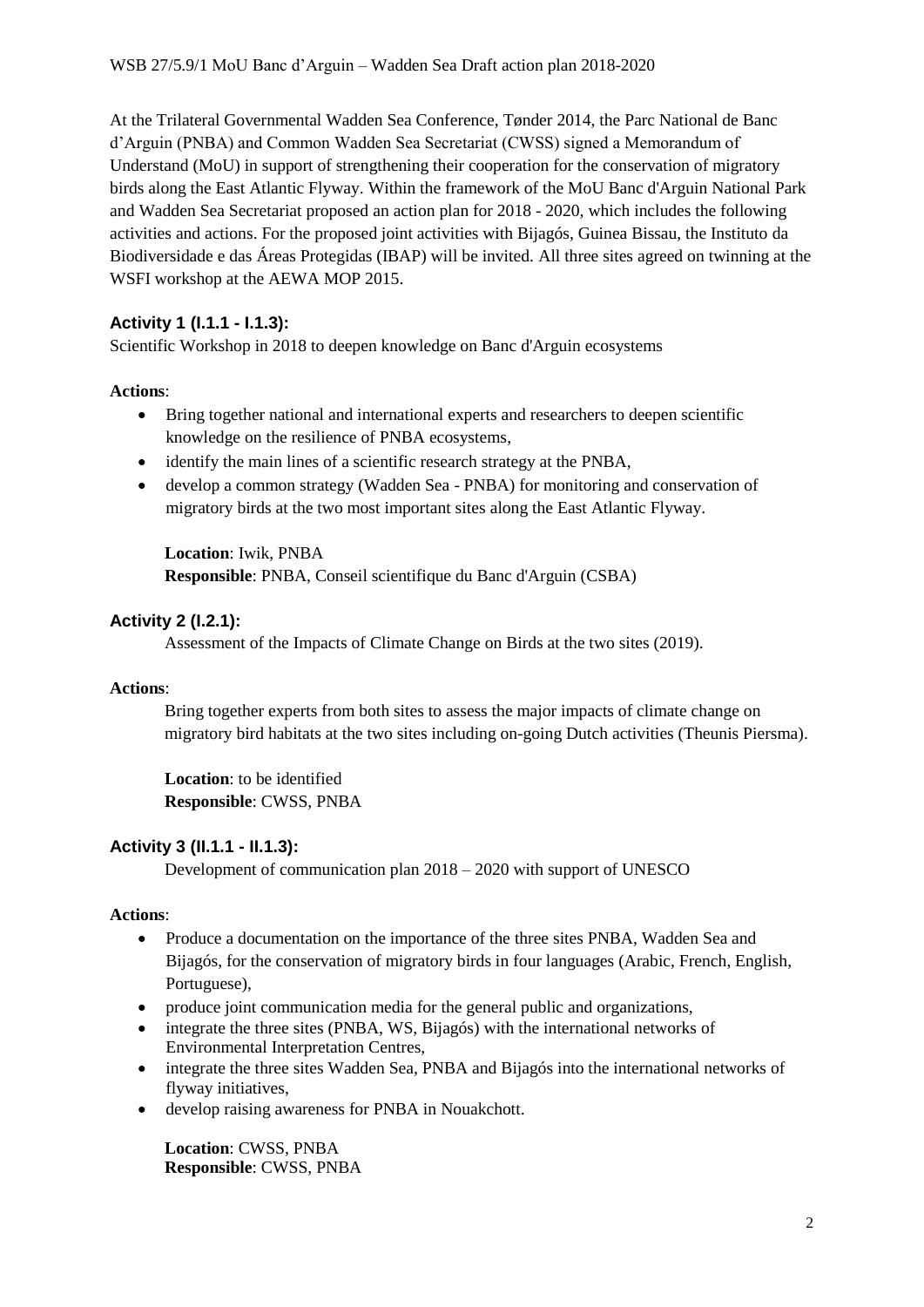#### **Activity 4 (II.2.1: II.2.4):**

Twinning between the three sites of the East Atlantic Flyway (PNBA, Wadden Sea and Bijagós).

#### **Actions**:

- Strengthen cooperation between the three sites,
- organize meetings of heads of information centres,
- develop common products on the bird migration route,
- organize exchange visits between the different sites (CWSS, PNBA, IBAP).

**Location**: Wadden Sea, Mauritania, Guinea Bissau **Responsible**: CWSS, PNBA, IBAP

#### **Activity 5 (II.3.1: II.3.5):**

Publication of a joint counting report for migratory birds 2018 in English and French

#### **Actions**:

- organize, analyse and interpret data collected at the site level,
- editing the joint enumeration report,
- outreach to international organizations,
- sensitize the general public at both sites,
- develop, print and disseminate a joint PNBA Wadden Sea flyer on key migratory bird species at the two sites.

**Location**: Wadden Sea, Mauritania **Responsible**: CWSS, Observatory PNBA

#### **Activity 6:**

Participation of Mauritania (PNBA) and Guinea Bissau at the 13th Intergovernmental Conference of the three countries of the Wadden Sea in 2018

**Location**: Leeuwarden, Netherlands **Responsible**: CWSS, PNBA, IBAP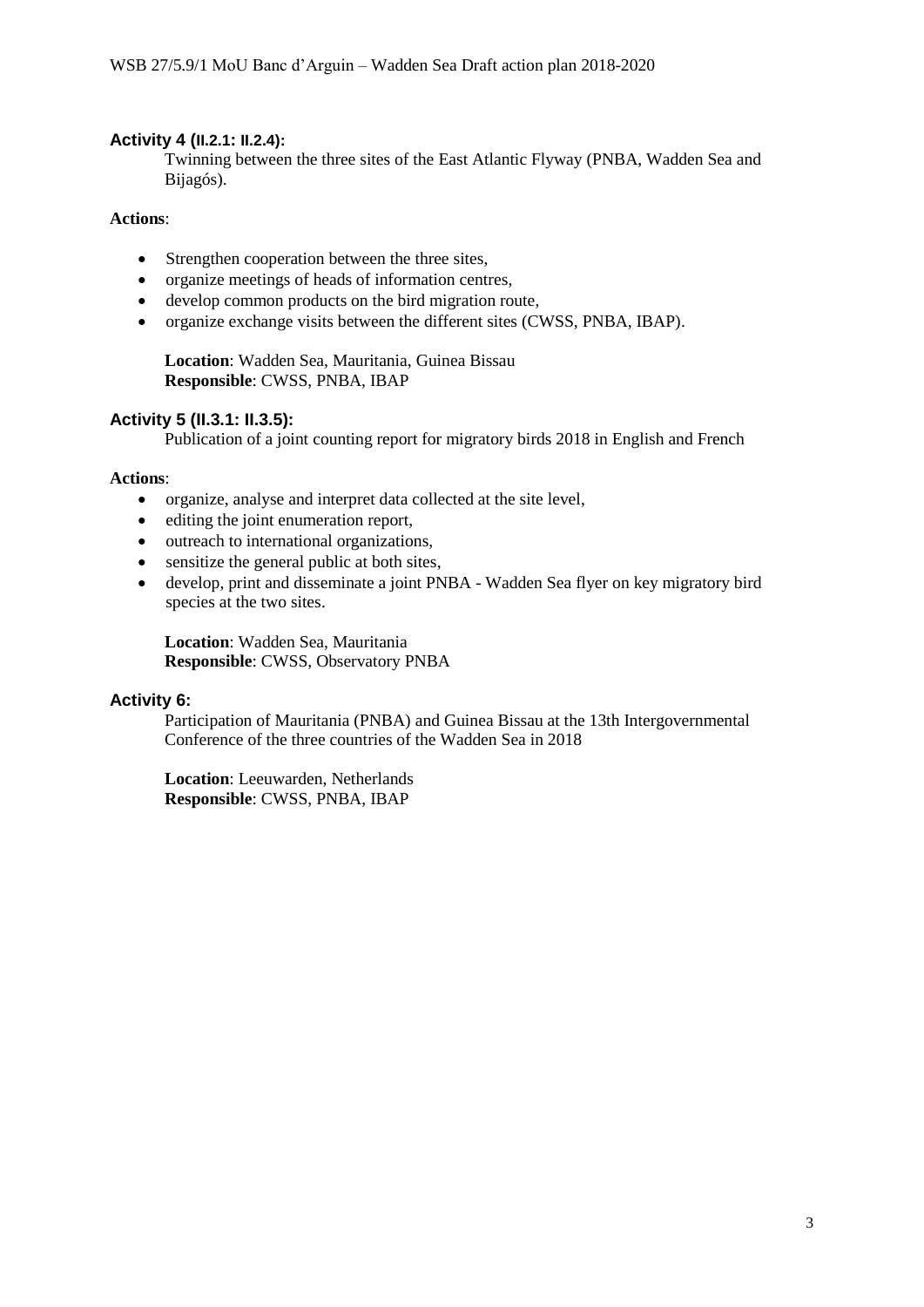| Joint WBP-Wadden Sea Action Plan 2018-2020                                                                  |                                                                                                                                                                                                                                                                                                                                                                                                                                                                                                                                                                                                               |                      |                                                                        |               |                          |             |                 |  |
|-------------------------------------------------------------------------------------------------------------|---------------------------------------------------------------------------------------------------------------------------------------------------------------------------------------------------------------------------------------------------------------------------------------------------------------------------------------------------------------------------------------------------------------------------------------------------------------------------------------------------------------------------------------------------------------------------------------------------------------|----------------------|------------------------------------------------------------------------|---------------|--------------------------|-------------|-----------------|--|
| <b>Activities</b>                                                                                           | <b>Actions</b>                                                                                                                                                                                                                                                                                                                                                                                                                                                                                                                                                                                                | <b>Place</b>         | <b>Respon-</b><br>sibility                                             | <b>Period</b> | <b>Budget Estimation</b> |             | <b>Priority</b> |  |
|                                                                                                             |                                                                                                                                                                                                                                                                                                                                                                                                                                                                                                                                                                                                               |                      |                                                                        |               | <b>PNBA</b>              | <b>CWSS</b> |                 |  |
| <b>I. Scientific Research</b>                                                                               |                                                                                                                                                                                                                                                                                                                                                                                                                                                                                                                                                                                                               |                      |                                                                        |               |                          |             |                 |  |
| I.1 Organize a<br>scientific workshop to<br>deepen the knowledge<br>about ecosystems<br>Banc d'Arguin       | Bring together national and international experts and<br>I.1.1<br>researchers to deepen scientific knowledge on the<br>resilience of PNBA ecosystems<br>I.1.2 Identify the main lines of a scientific research strategy<br>at the PNBA<br>I.1.3 Develop a common strategy (Wadden Sea - PNBA) for<br>the monitoring and conservation of migratory birds at<br>the two most important sites along the East Atlantic<br>Flyway                                                                                                                                                                                  | Iwik,<br><b>PNBA</b> | PNBA,<br>Conseil<br>scientifi-<br>que du<br>Banc<br>d'Arguin<br>(CSBA) | 2018          | € 15,000                 | € 14,000    | high            |  |
| I.2. Assessment of<br>Impacts of climate<br>change on birds at the<br>two sites<br><b>II. Communication</b> | Bring together experts from both sites to assess the<br>I.2.1<br>major effects of climate change on migratory bird<br>habitats at the two sites including on-going Dutch<br>activities (Theunis Piersma)                                                                                                                                                                                                                                                                                                                                                                                                      |                      | CWSS,<br><b>PNBA</b>                                                   | 2019          | € 10,000                 | € 15,000    | medium          |  |
| II.1 Development of<br>communication plan<br>2018 - 2020 with<br>support of UNESCO                          | II.1.1 Produce a documentary on the importance of the three<br>sites for the conservation of migratory birds in four<br>languages (Arabic, French, English, Portuguese)<br>II.1.2 Produce joint communication media for general<br>public and agencies<br>II.1.3 Integrating the three sites PNBA, Wadden Sea<br>and Bijagós with the international networks of centres<br>of environmental interpretation<br>II.1.4 Integrate the three sites Wadden Sea, PNBA and<br>Bijagós into the international networks of flyway<br>initiatives<br>II.1.5 Development of raising awareness for PNBA in<br>Nouakchott. | CWSS,<br><b>PNBA</b> | CWSS,<br>PNBA,<br><b>IBAP</b>                                          | 2019          | € 5,000                  | € 5,000     | medium          |  |